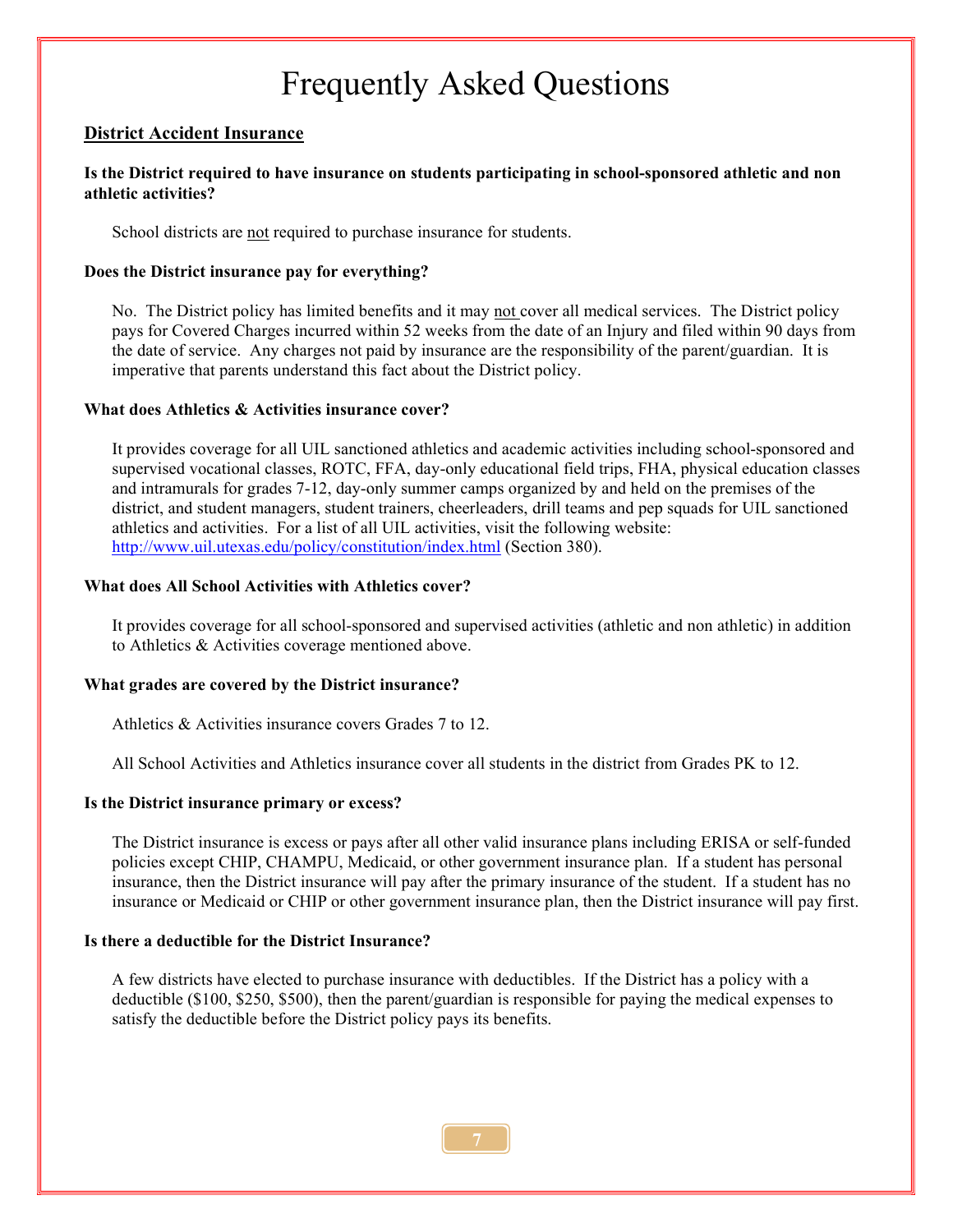# Frequently Asked Questions (continued)

#### How soon must medical treatment occur after an accident?

Medical treatment by a licensed doctor must occur within 90 days of the date of the injury.

#### How long after an accident will medical treatments be covered?

 Covered charges incurred for services within 52 weeks of the date of the injury will be covered if submitted to the claim administrator within 90 days of the date of each service.

#### Who is responsible for filing the student claim form for an injury?

 The parent/guardian of the injured student is responsible for filing the claim form. However, it is the District's responsibility to start the claim filing process by completing and signing Section 1 of the claim form. The parent/guardian is responsible for completing and signing Section 2 of the claim form and submitting it to the claim administrator. We highly recommend that the District keep a copy of each claim form submitted for a student injury.

#### How long does the parent/guardian have to file the claim form?

 The parent/guardian has 90 days from the date of injury to file a claim form with the claim administrator. Failure to file a claim form within the 90 days will result in the claim being denied.

#### What procedures does the District follow to file a claim when the student has insurance?

- 1. District completes and signs Section 1 of the district claim form.
- 2. District makes a copy of the claim form.
- 3. Parent/guardian completes and signs Section 2 of the district claim form.
- 4. Advise parents/guardians to file the claim form with the district claims administrator and to file a claim with the student's insurance carrier. Parent/guardian must follow provisions of the student's insurance (use personal insurance provider network, use Medicaid provider network, etc.).
- 5. Parent/guardian should leave a copy of the district claim form with each provider.
- 6. Parent/guardian should request each provider to submit copies of UB92 and HCFA 1500 forms to the District's claim administrator.
- 7. As parents/guardians receive Explanation of Benefits forms (EOBs) from the student's insurance plan for services, they should submit copies of the EOBs to the District's claim administrator.

#### What procedures does the District follow to file a claim when the student has no insurance?

- 1. District completes and signs Section 1 of the District claim form.
- 2. District makes a copy of the claim form.
- 3. Parent/guardian completes and signs Section 2 of the district claim form.
- 4. Advise parents/guardians to file the claim form with the District's claims administrator.
- 5. Direct parents/guardians of students without insurance (except Medicaid) to a provider on our Texas Kids First Network. Login to the Provider Directory on our website www.texaskidsfirst.com. Using your User ID and Password (provided with the District Policy), access the directory to find providers in your area that accept the limited benefit amounts payable for covered services as payment in full.
- 6. Parent/Guardian must notify provider or facility if child has Medicaid (Medicaid plans have a network).
- 7. Parent/guardian should leave a copy of the district claim form with each provider.
- 8. Parent/guardian should request each provider to submit copies of UB92 and HCFA 1500 forms to the District's claim administrator.
- 9. Parent/guardian must follow-up with each provider to make certain bills are submitted to the District's claim administrator within 90 days of the date of service.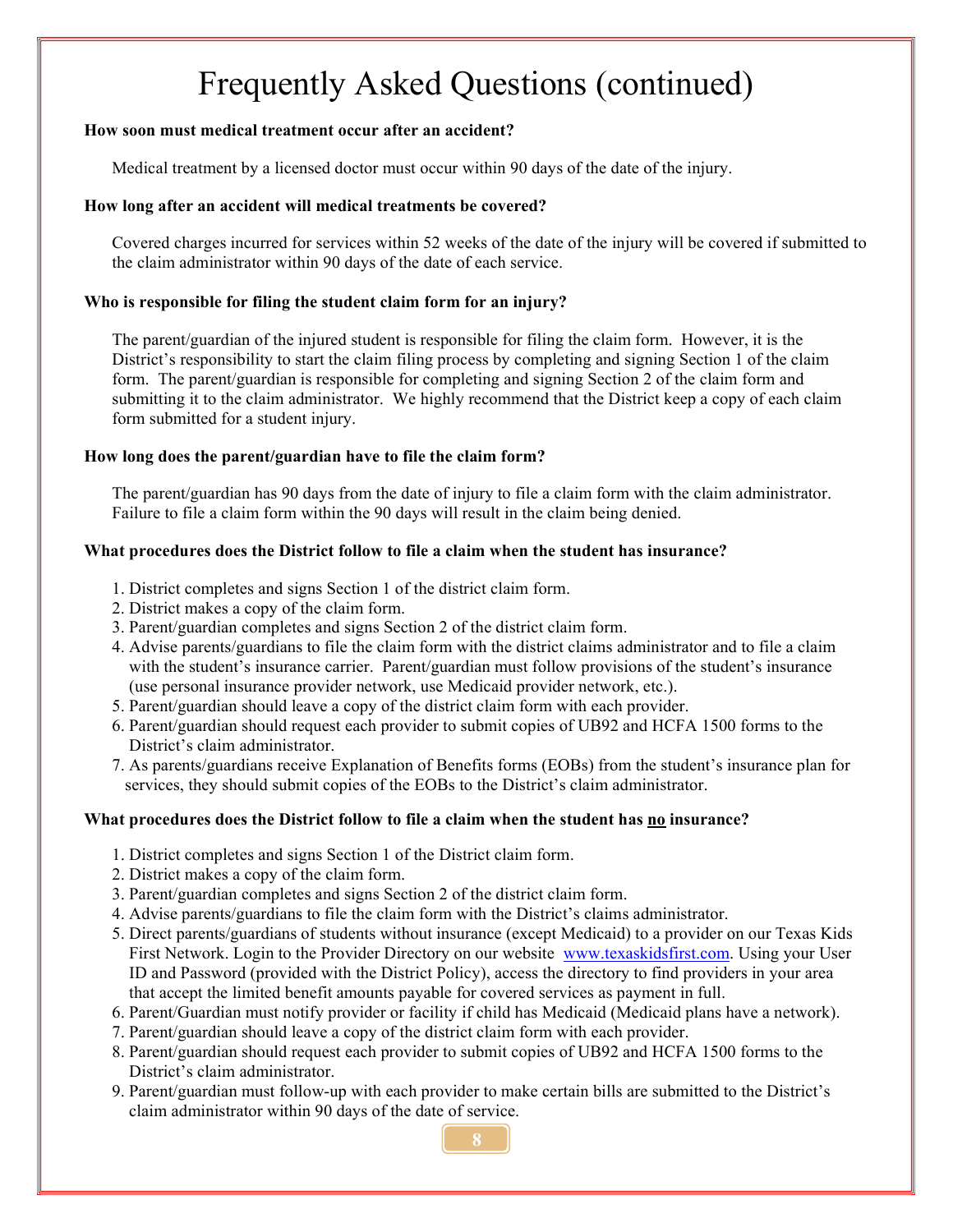# Frequently Asked Questions (continued)

### Individual Accident Insurance

#### What does the Individual Accident Insurance cover?

 It is a limited benefit plan that covers accidents only, not sickness or illness. There are 5 plan options available for purchase on our website www.texaskidsfirst.com. There are 2 At-School options (with and without athletics), 2 24-Hour options (with and without athletics), and Varsity Football.

 At-School options cover school-sponsored and supervised activities (except Varsity Football) during normal school hours. The 24-Hour options cover school-sponsored and supervised activities (except Varsity Football) as well as non school activities around the clock.

#### Do the Individual Accident plans have a deductible?

The At-School and 24-Hour plans do not have a deductible. The Varsity Football plan has a \$250 deductible.

#### Is there an enrollment period?

 No, the individual plans are available for purchase anytime during the school year. Coverage is renewable annually. Coverage becomes effective on the day after receipt of premium by the insurance company.

 The parent/guardian has a 30-day right to review the policy. If they are not satisfied with the Policy for any reason, they may return it to us within 30 days of receipt requesting a refund. Any premium paid will be refunded. The Policy will be void from the beginning as if no Policy was issued.